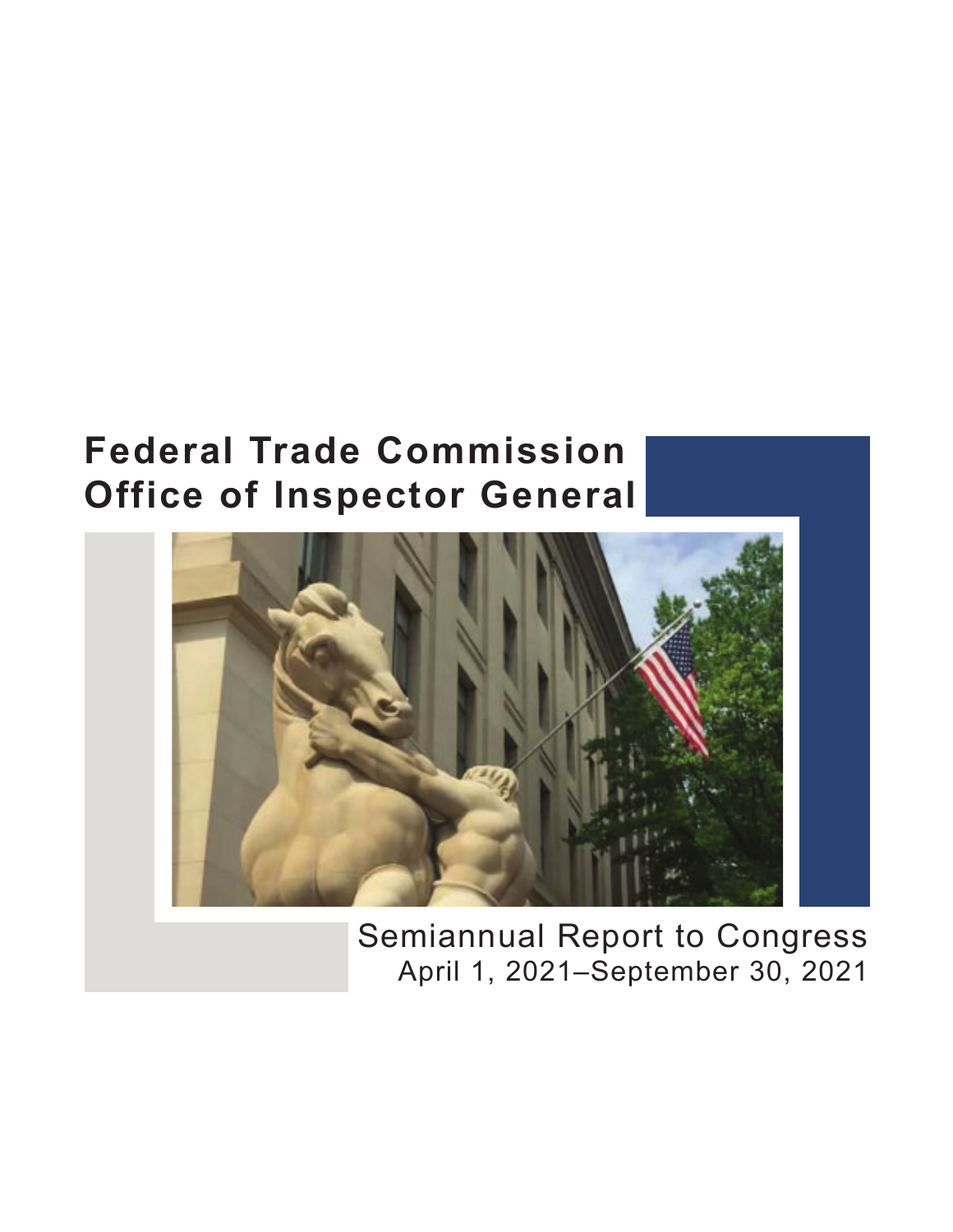## **FTC OIG at a Glance**

|                | <b>Budget</b><br>(in thousands) | <b>Authorized</b><br><b>Positions</b> |
|----------------|---------------------------------|---------------------------------------|
| <b>FTC</b>     | \$351,000 <sup>a</sup>          | 1,140                                 |
| <b>FTC OIG</b> | \$1,807                         |                                       |
| FTC OIG %      | 0.5                             | ი 6                                   |

<sup>a</sup> This amount does not include an additional \$30.4 million for COVID-19 related work authorized on March 11, 2021, by the American Rescue Plan Act of 2021 and available through FY 2026.

#### **Employees by Position**

Inspector General Deputy Inspector General and Counsel to the Inspector General Assistant Inspector General for Investigations Auditor Auditor Program Analyst Administrative Assistant

#### **Contact Information**

#### *OIG Hotline*

(202) 326-2800 [oig@ftc.gov](mailto:oig@ftc.gov)

#### *Mailing Address*

Federal Trade Commission Office of Inspector General Room CC-5206 600 Pennsylvania Ave NW Washington, DC 20580

#### *General Inquiries*

(202) 326-3527

#### *Fax*

(202) 326-2034

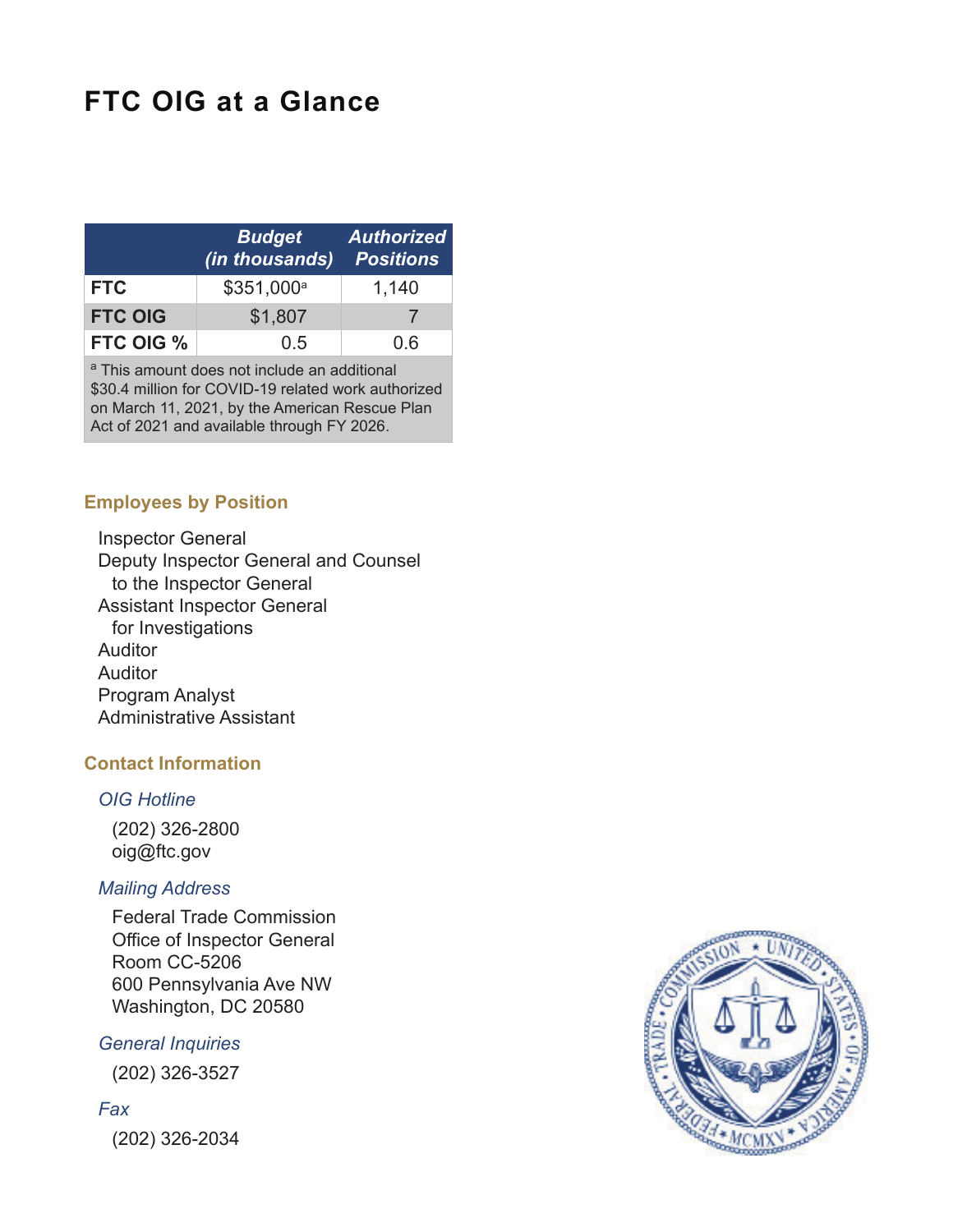## **Contents**

| <b>Message from the Inspector General</b>                                                                                                    |                         |
|----------------------------------------------------------------------------------------------------------------------------------------------|-------------------------|
| <b>Audits and Related Oversight</b>                                                                                                          | 2 <sup>1</sup>          |
| <b>Investigations</b>                                                                                                                        | 6                       |
| <b>Engagement, Review of Legislation,</b><br>and Peer Reviews                                                                                | $\overline{\mathbf{7}}$ |
| <b>Appendix I: Significant Recommendations</b><br>in Previous Semiannual Reports on Which<br><b>Corrective Action Has Not Been Completed</b> | 8                       |
| <b>Appendix II: OIG Reports with Questioned</b><br><b>Costs and Funds to Be Put to Better Use</b>                                            | 10                      |
|                                                                                                                                              |                         |

**[Index 11](#page-13-0)** 

PHOTOS: Federal Trade Commission headquarters (FTC OIG staff); the White House (David Everett Strickler, Unsplash); flag, FTC headquarters (FTC OIG staff); the Supreme Court (Ian Hutchinson, Unsplash); statue, FTC headquarters (FTC OIG staff); south wing, Treasury Department headquarters [\(www.Treasury.gov\)](www.Treasury.gov); the U.S. Capitol (Alejandro Barba, Unsplash).

**Appendix III: IG Act Reporting Requirements**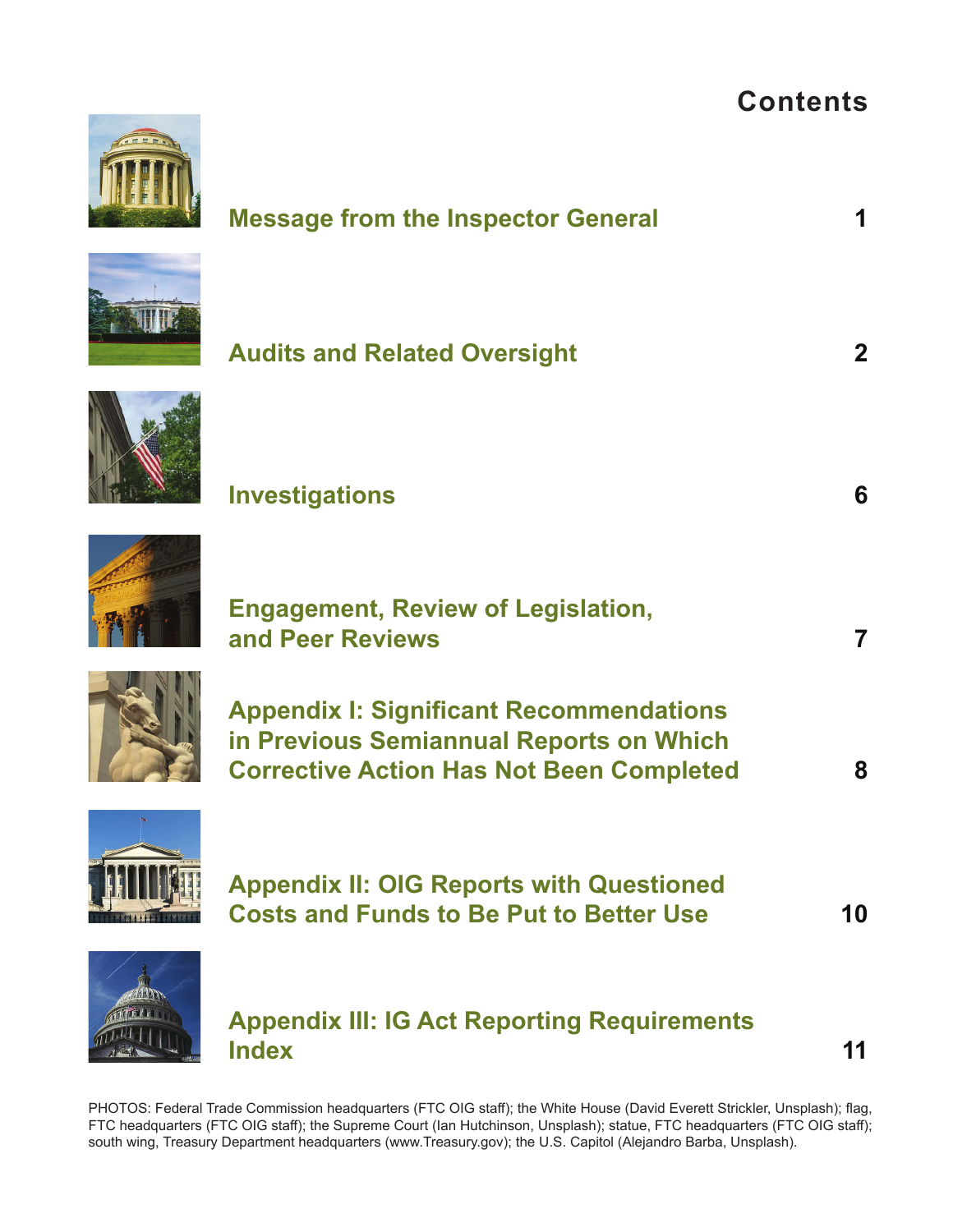<span id="page-3-0"></span>

### **Message from the Inspector General**

On behalf of the Federal Trade Commission (FTC) Office of Inspector General (OIG), I am pleased to present our latest Semiannual Report to Congress. This report summarizes the activities and accomplishments of our team from April 1, 2021, through September 30, 2021.

Our seven-member team has risen to every challenge encountered in the past year and maintained its high level of productivity, issuing four products and completing one investigation. We also continued in various leadership roles within the greater Inspector General community.

Special thanks to Chair Khan and each of the Commissioners for their continued support and for facilitating a smooth transition to a new administration. We also thank agency leadership and their staff for their ongoing cooperation and Congress for its enduring support for the OIG's mission.

I further personally thank our talented team, whose resilience and flexibility throughout the last two years has allowed the OIG to maintain its ability to promote economy, efficiency, and effectiveness at the FTC and detect and prevent waste, fraud, abuse, and misconduct in the agency's operations and programs.

We look forward to continuing to provide independent and effective oversight of the FTC and working with our stakeholders and the larger Inspector General community on important issues that cut across our government.

 $\#$ un (a

Andrew Katsaros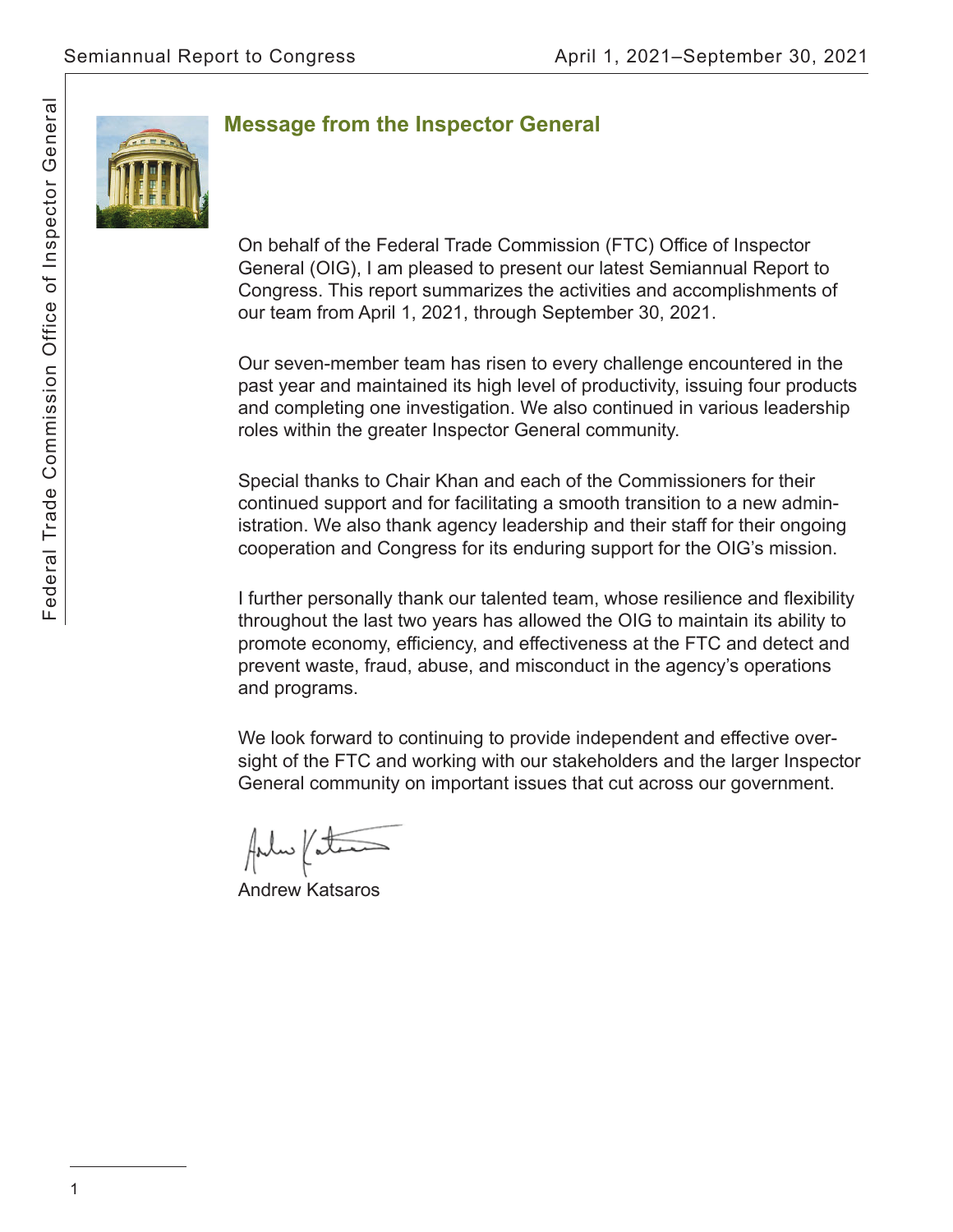## <span id="page-4-0"></span>**Audits and Related Oversight**



During this period, the OIG issued the following 4 audit, evaluation, and related oversight products: (1) a review of the FTC's compliance with FY 2020 improper payments requirements; (2) an audit of the FTC's personal identity verification (PIV) program; (3) a management advisory on controlling and protecting sensitive FTC information; and (4) our FY 2021 report on the FTC's top management and performance challenges.

#### *FTC's Compliance with Improper Payments Requirements for FY 2020 (April 9, 2021)*

The objective of this review was to determine whether the FTC is compliant with the Payment Integrity Information Act of 2019 (PIIA) (Public Law 116-117). Our review was conducted in accordance with implementing guidance set forth in OMB Memorandum M-18-20, Transmittal of Appendix C to OMB Circular A-123, Requirements for Payment Integrity Improvement, June 26, 2018. OMB Memorandum M-18-20 describes what each agency Inspector General should review to determine agency compliance with improper payments requirements. The requirements include, but are not limited to, the agency publishing an agency financial report (AFR) or performance and accountability report (PAR) for the most recent fiscal year and conducting a program specific risk assessment, if required.

Based on our review of all relevant information, we have determined that the FTC is in compliance with PIIA for FY 2020.

#### *Report on the Audit of the FTC's PIV Badge Program (A-21-03; July 9, 2021)*

Homeland Security Presidential Directive-12 (HSPD-12) establishes the requirements for a common identification standard for identity credentials (i.e., PIV badges) issued by federal departments and agencies to federal employees and contractors (including contractor employees) for (1) gaining physical access to federally controlled facilities and (2) logical access to federally controlled information systems. The PIV

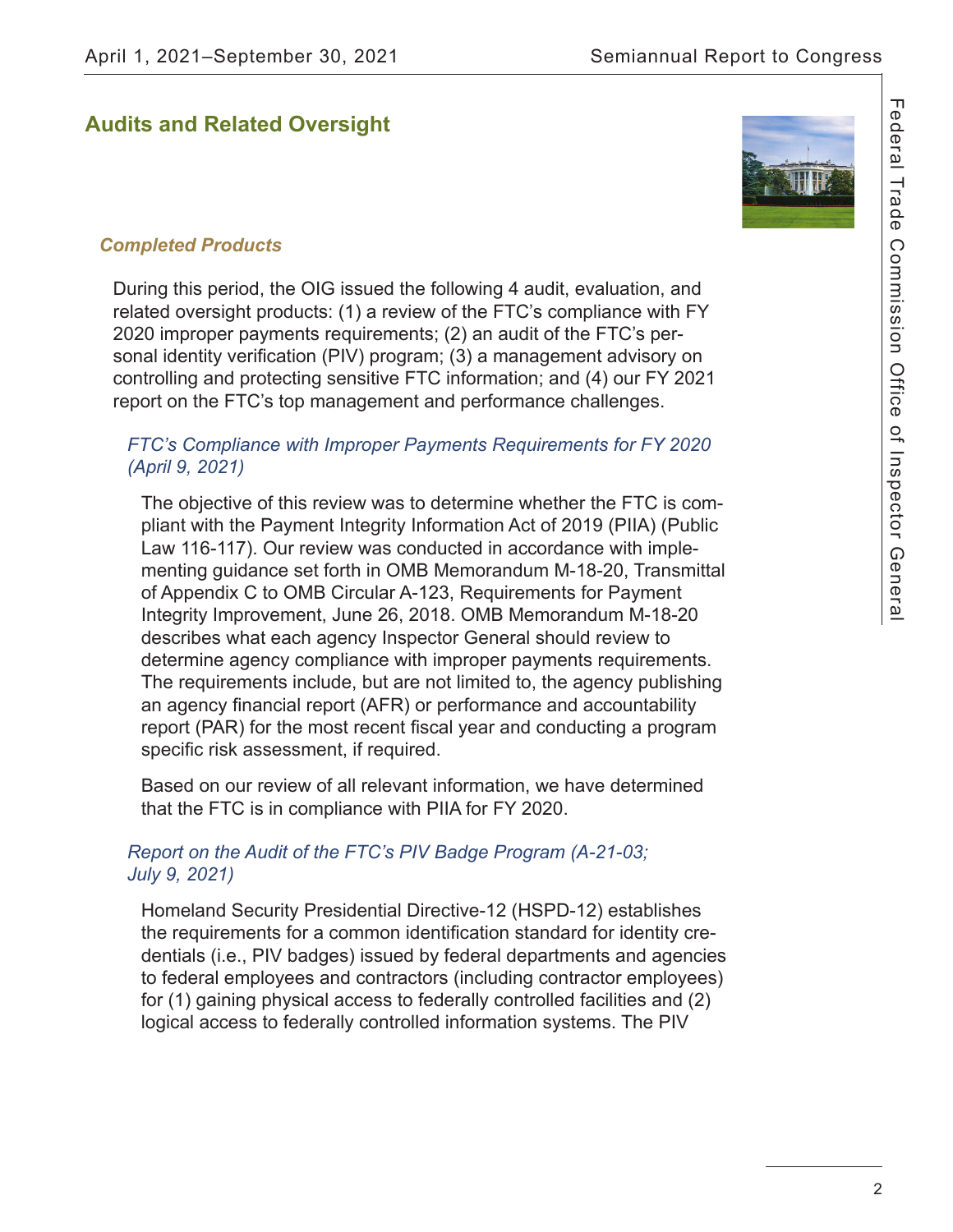badge authenticates the individual and authorizes entry into an area relative to the access rights of the individual.

The objective of this performance audit was to determine whether the FTC's PIV badge access system meets federal requirements and appropriately safeguards access to FTC assets.

 maintaining sufficient policies and processes to ensure the effective-Our audit found that the FTC would benefit from (A) developing and ness of its PIV badge program, including activating, maintaining, and terminating PIV badges; (B) developing a process that reconciles information from multiple sources to assist in ensuring it has completed all necessary badge terminations; and (C) documenting FTC-specific standard operating processes and procedures to evaluate program data and make improvements to the PIV badge program, as necessary.

#### *Management Advisory on Controlling and Protecting Sensitive FTC Information (M-21-04; September 29, 2021)*

This advisory addressed issues related to the current processes for controlling and protecting sensitive FTC information—including their possible contribution to various media releases of nonpublic information and records (NPI). Since 2013, the Commission has addressed such issues and begun implementing responsive solutions in steps. In this advisory, we acknowledged the progress that the Commission has made—while noting persistent vulnerabilities that have created opportunities for continued NPI release incidents.

#### *FY 2021 Report on the FTC's Top Management Challenges (A-21-05; September 30, 2021)*

 work conducted by our office along with observations and discussions The Reports Consolidation Act of 2000 requires that each agency's inspector general provide an annual summary perspective on the most serious management and performance challenges facing the agency, and a brief assessment of the agency's progress in addressing those challenges. The challenges summarized in our report were based on with senior leaders at the FTC.

We identified the following issues as the top management and performance challenges currently facing the FTC:

- 1. Securing information systems and networks from destruction, data loss, or compromise
- 2. Seeking monetary relief for consumers
- 3. Controlling expert witness costs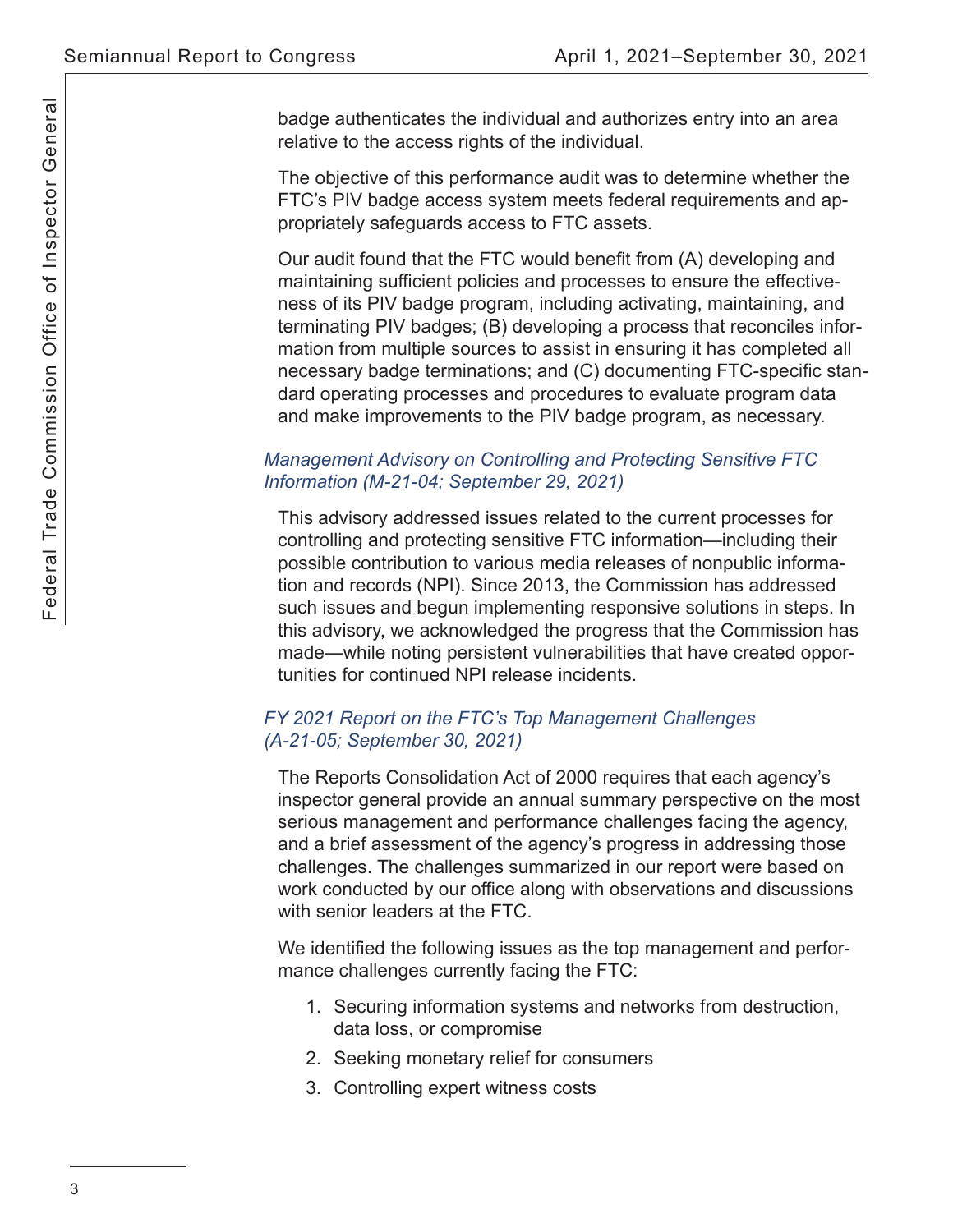- 4. Ensuring mission success subsequent to the expiration of the current emergency orders
- 5. Understanding fraudulent identity theft complaints

We also identified "Maintaining and securing agency information" as a "watch list" item—an issue that does not rise to the level of a serious management and performance challenge but, nonetheless, requires management's continued attention.

#### *Ongoing Audit, Evaluation, and Related Oversight Work*

Our office is continuing work on 5 audit and related oversight products:

#### *Audit of the FTC's Fiscal Year 2021 Financial Statements*

To fulfill the requirements of the Accountability of Tax Dollars Act of 2002, we contracted with an independent public accounting firm (IPA), who will audit the FTC's FY 2021 financial statements in accordance with generally accepted government auditing standards and present its unmodified opinion.

#### *Audit of the FTC's Compliance with DATA Act Requirements*

To fulfill the requirements of the Digital Accountability and Transparency Act of 2014 (DATA Act), we contracted with an IPA, who will audit the FTC's DATA Act compliance for quarter 1 of FY 2021.

#### *Audit of the FTC's Compliance with the Federal Information Security Modernization Act (FISMA)*

 applicable FISMA requirements, Office of Management and Budget FISMA requires each OIG, on an annual basis, to evaluate its agency's information security and privacy program and practices to determine their effectiveness. Under a contract with the OIG, an IPA will perform the FY 2021 evaluation. The objective of the audit is to evaluate the status of the FTC's overall information technology security program and practices. The contract requires that the audit be performed in accordance with U.S. generally accepted government auditing standards, (OMB) policy and guidance, and National Institute of Standards and Technology (NIST) standards and guidelines.

#### *Audit of the FTC's Contracting Officer's Representative (COR) Program*

The COR plays a vital role in the successful administration of federal contracts and, in coordination with the contracting officer (CO), monitors contractor performance for potential or actual problems. COs are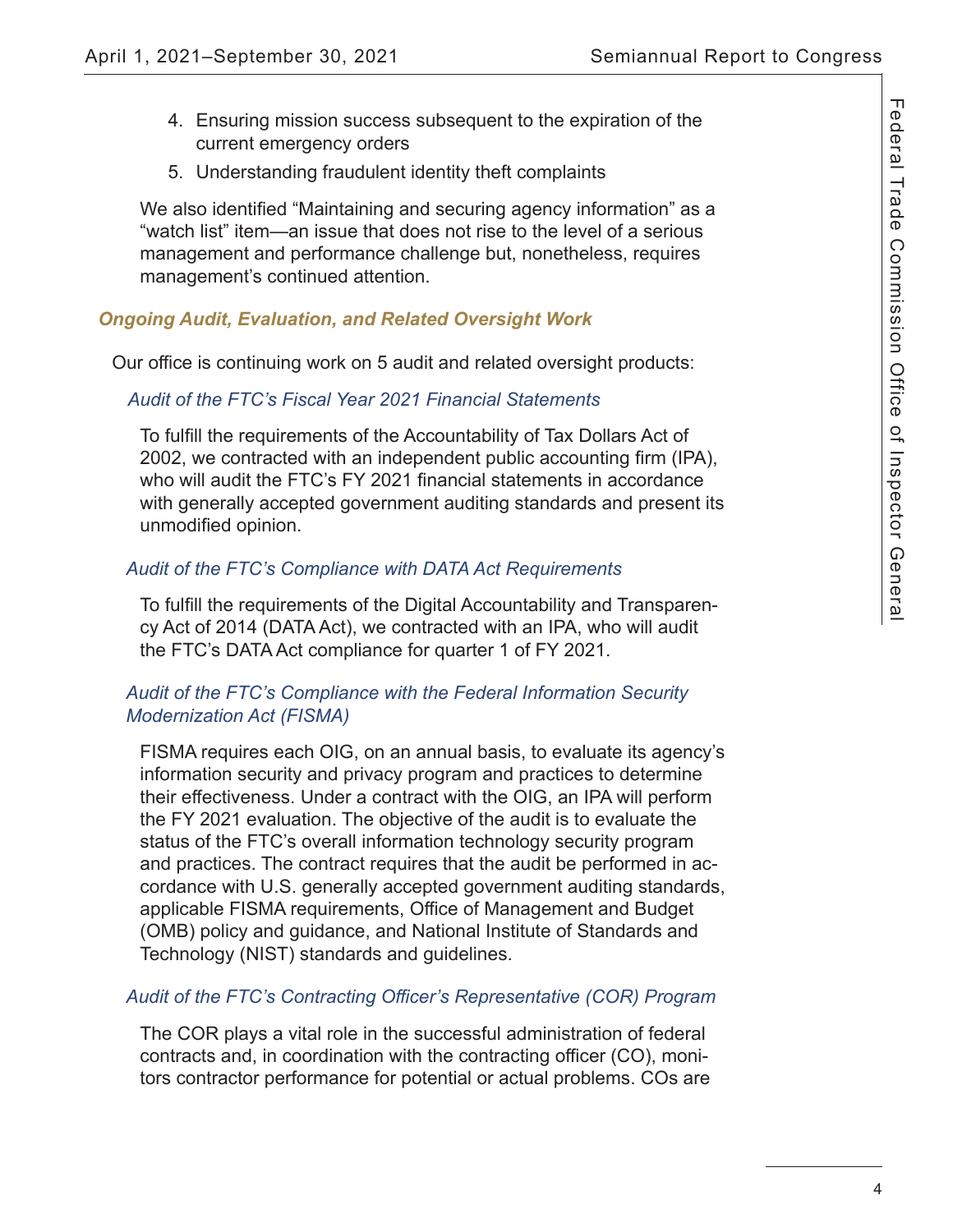responsible for ensuring performance of all necessary actions for effective contracting, ensuring compliance with the terms of the contract, and safeguarding the interests of the United States in its contractual relationships.

The objective of this performance audit is to determine whether the FTC's COR program is in compliance with federal requirements and FTC policies and procedures.

#### *Audit of the Bureau of Consumer Protection's (BCP's) Order Enforcement Program*

The FTC's Bureau of Consumer Protection stops unfair, deceptive and fraudulent business practices. Its Division of Enforcement manages BCP's order enforcement program, which involves monitoring compliance with administrative and federal court orders entered in FTC consumer protection cases.

Our audit objective is to evaluate the efficiency and effectiveness of the order enforcement program.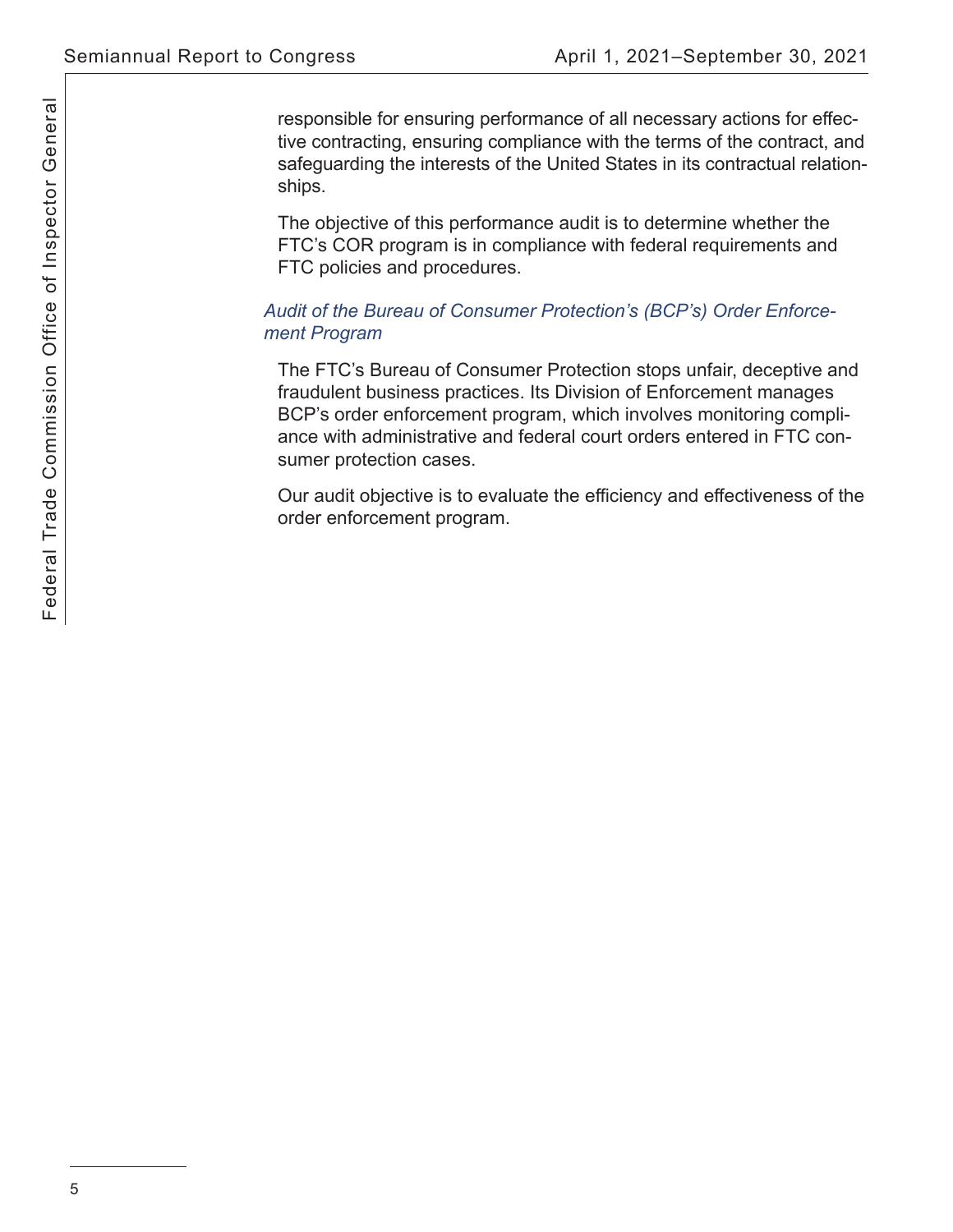### <span id="page-8-0"></span>**Investigations**

## *Investigations Summary*

| <b>Category of Data</b>                                   | <b>Number</b> |
|-----------------------------------------------------------|---------------|
| Indictments and informations                              |               |
| Referrals to state authorities<br>for prosecution         |               |
| Referrals to the Department<br>of Justice for prosecution |               |
| Preliminary inquiries opened                              | 5             |
| Open investigations                                       | 2             |
| <b>Reports issued</b>                                     |               |
| <b>Investigations closed</b>                              |               |

#### *Significant Matters and Activities*

The following are significant investigative matters that we closed during the reporting period and a significant result from an investigation closed during the prior reporting period.

#### *Violation of Financial Confl icts Statute*

 The OIG received a referral from the FTC Office of the General Counsel (OGC) regarding an FTC employee's possible violation of 18 U.S.C. § 208(a), Acts Affecting a Personal Financial Interest. In its referral, OGC determined that all of the elements of a section 208(a) violation were established, and that, while no exemption or waiver was applicable under the statute, several mitigating factors were present. The OIG discussed this matter with the Department of Justice's Public Integrity Section, which informed the OIG that it would not be opening a criminal investigation. This matter is now closed.

#### *Hotline Information*

| <b>Category of Data</b>                  | <b>Number</b> |
|------------------------------------------|---------------|
| Inquiries and complaints received        | 363           |
| <b>Complaints addressed</b>              | 8             |
| Complaints referred to other FTC offices | 355           |

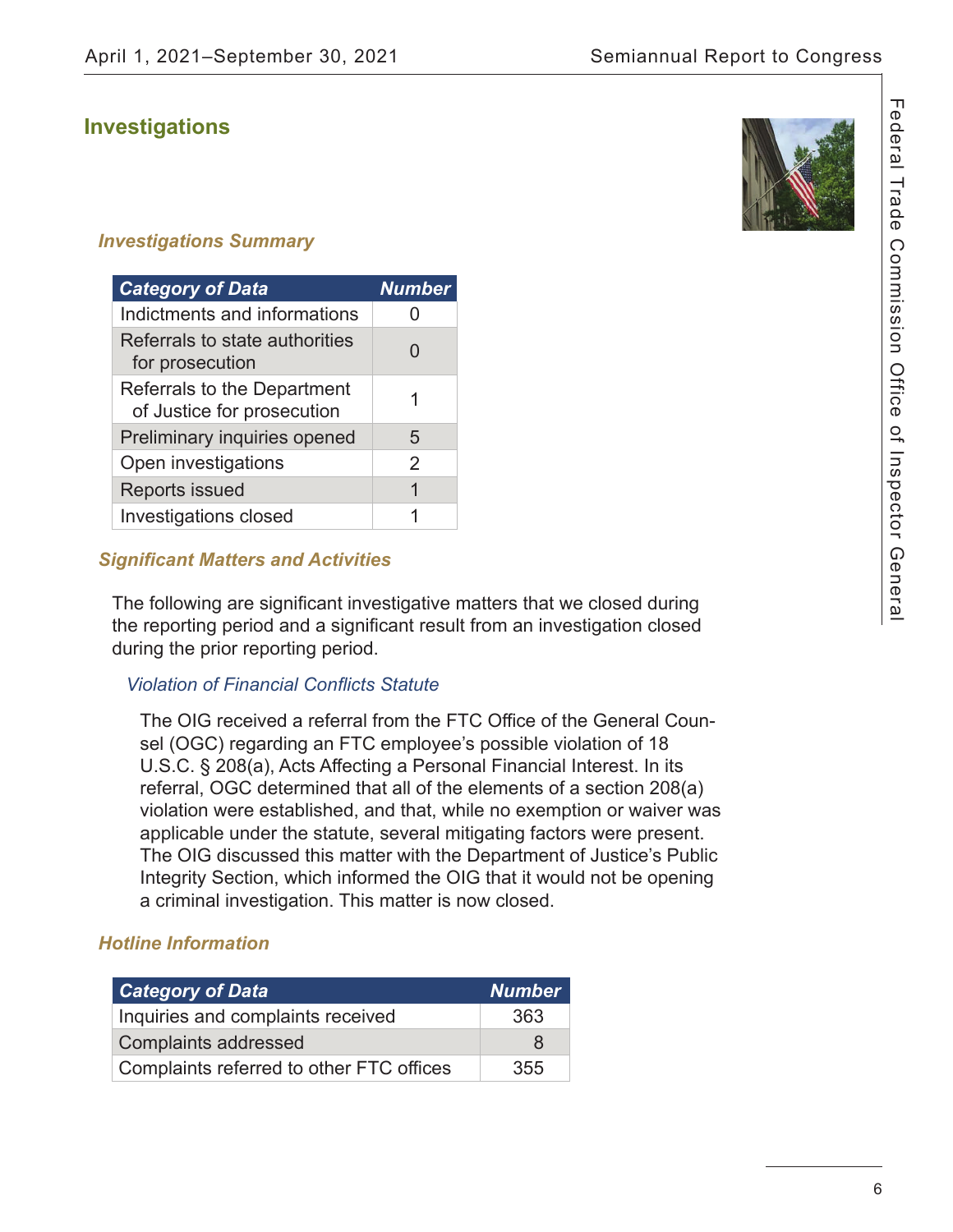<span id="page-9-0"></span>

## **Engagement, Review of Legislation, and Peer Reviews**

#### *Inspector General and Federal Community Engagement*

 and Efficiency (CIGIE), an independent entity within the Executive Branch The OIG continued to actively participate in community-wide activities, particularly those involving the Council of the Inspectors General on Integrity comprised of Federal inspectors general. We coordinated with and assisted various OIGs during the period on activities that include investigations, planning, and audit support.

The Inspector General serves on the CIGIE Integrity, Legislation, Professional Development, and Audit committees. The Inspector General also participates in the CIGIE Small/Unique OIGs Working Group. The Deputy Inspector General and Counsel to the Inspector General serves as the Vice Chair for the CIGIE Council of Counsels (CCIG) and participates in the Small OIG Counsels working group. On behalf of the CIGIE Legislation Committee, the Deputy Inspector General and Counsel to the Inspector General led the development of a CIGIE legislative priority to reform semiannual reporting requirements. Our Assistant Inspector General for Investigations also serves on and contributes to the CCIG COVID-19 working group and also works with the FBI Cyber Task Force.

#### *Review of Legislation*

Pursuant to IG Act Section 4(a)(2), during this period, the OIG reviewed legislation and/or regulations both individually and in coordination with CIGIE's Legislation Committee.

#### *Peer Reviews*

 Accountability Office OIG for the year ending March 31, 2021. The result-The FTC OIG's audit operations were peer reviewed by U.S. Government ing "pass" was issued on August 20, 2021. There are no outstanding recommendations from peer reviews conducted by other OIGs of the FTC OIG.

The FTC OIG did not conduct any peer reviews of other OIGs during this reporting period, and there are no outstanding recommendations from peer reviews conducted by the FTC OIG.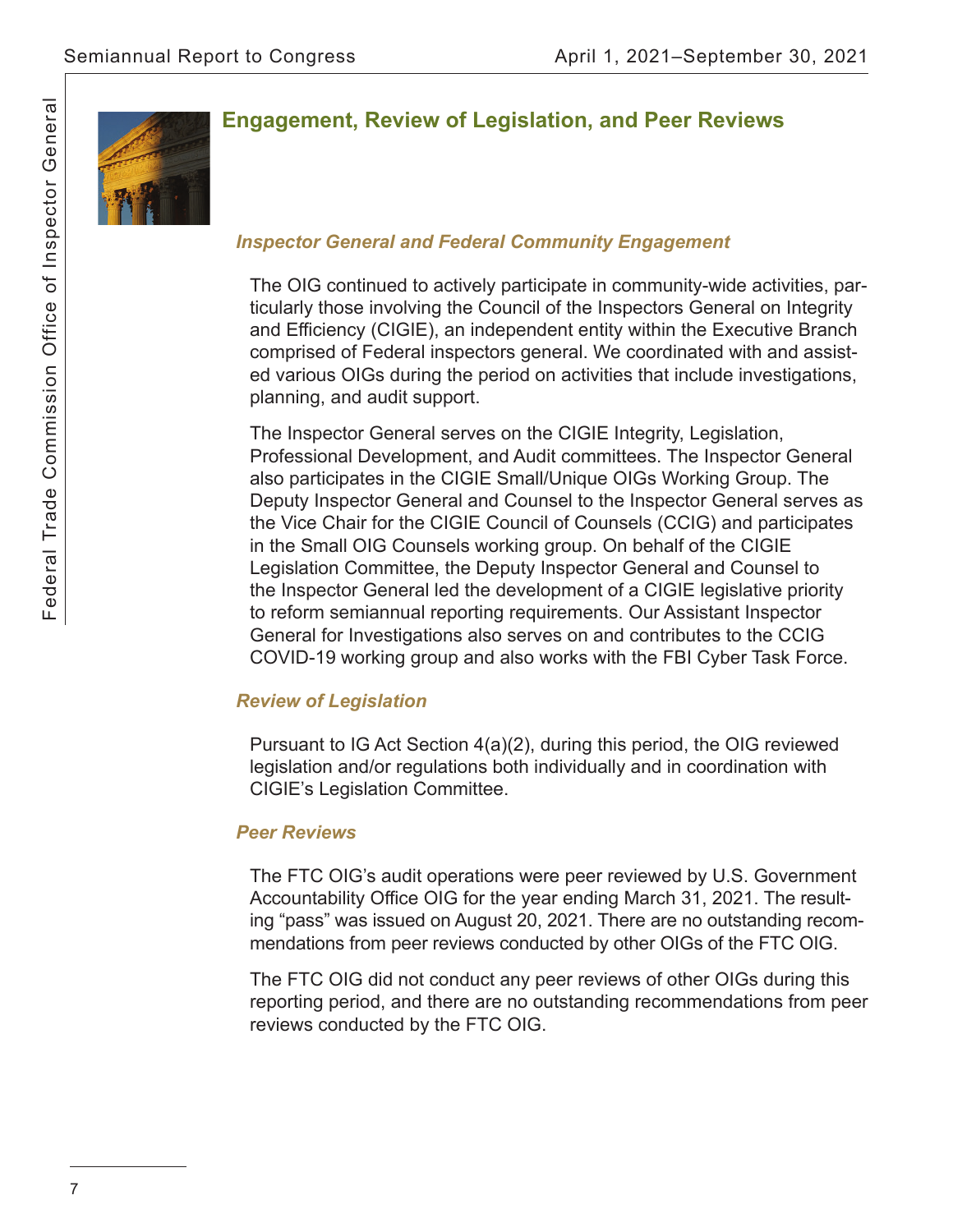## <span id="page-10-0"></span>**Appendix I: Significant Recommendations in Previous Semiannual Reports on Which Corrective Action Has Not Been Completed**



| <b>Report</b>                                                    | <b>Issue</b><br><b>Date</b> | <b>Rec</b><br># | <b>Open</b><br>Rec <sup>a</sup>                                                                                                                                                                                                 |
|------------------------------------------------------------------|-----------------------------|-----------------|---------------------------------------------------------------------------------------------------------------------------------------------------------------------------------------------------------------------------------|
| Audit of FTC Interagency<br><b>Agreement Processes</b>           | 09/30/<br>2020              | 1               | Develop a mitigation practice<br>for acquiring updated informa-<br>tion on all interagency agree-<br>ments when this information is<br>not available from the Depart-<br>ment of Treasury's Administra-<br>tive Resource Center |
|                                                                  |                             | $\overline{2}$  | Identify the universe of open<br>assisted acquisitions and, if<br>needed, prepare the required<br>documentation, including the<br><b>Determination and Finding</b>                                                              |
|                                                                  |                             | 3               | Finalize existing drafts or<br>develop internal written poli-<br>cies and procedures to guide<br>it in administering interagency<br>acquisitions                                                                                |
| Audit of the FTC's Personnel<br>Security and Suitability Program | 09/29/<br>2020              | $\overline{2}$  | Finalize standard operating<br>procedures for employee<br>pre-screenings, background<br>investigations, suitability deter-<br>minations, adjudications, and<br>documentation requirements<br>for background case files          |
| Management Advisory on Travel<br>and Purchase Card Processes     | 06/24/<br>2020              | 4               | Identify and mitigate instances<br>of unallowable reimbursements<br>of professional membership<br>fees                                                                                                                          |

<sup>a</sup> The OIG does not have anything to report pursuant to IG Act, sections 5(a)(10)(A) & (B), which require the OIG to summarize reports issued before the commencement of the reporting period for which either no management decision has been made by the end of the reporting period or establishment comment was not returned within 60 days of providing the report to the establishment. Additionally, the OIG does not have any costs savings to report in accordance with IG Act, section 5(a)(10)(C).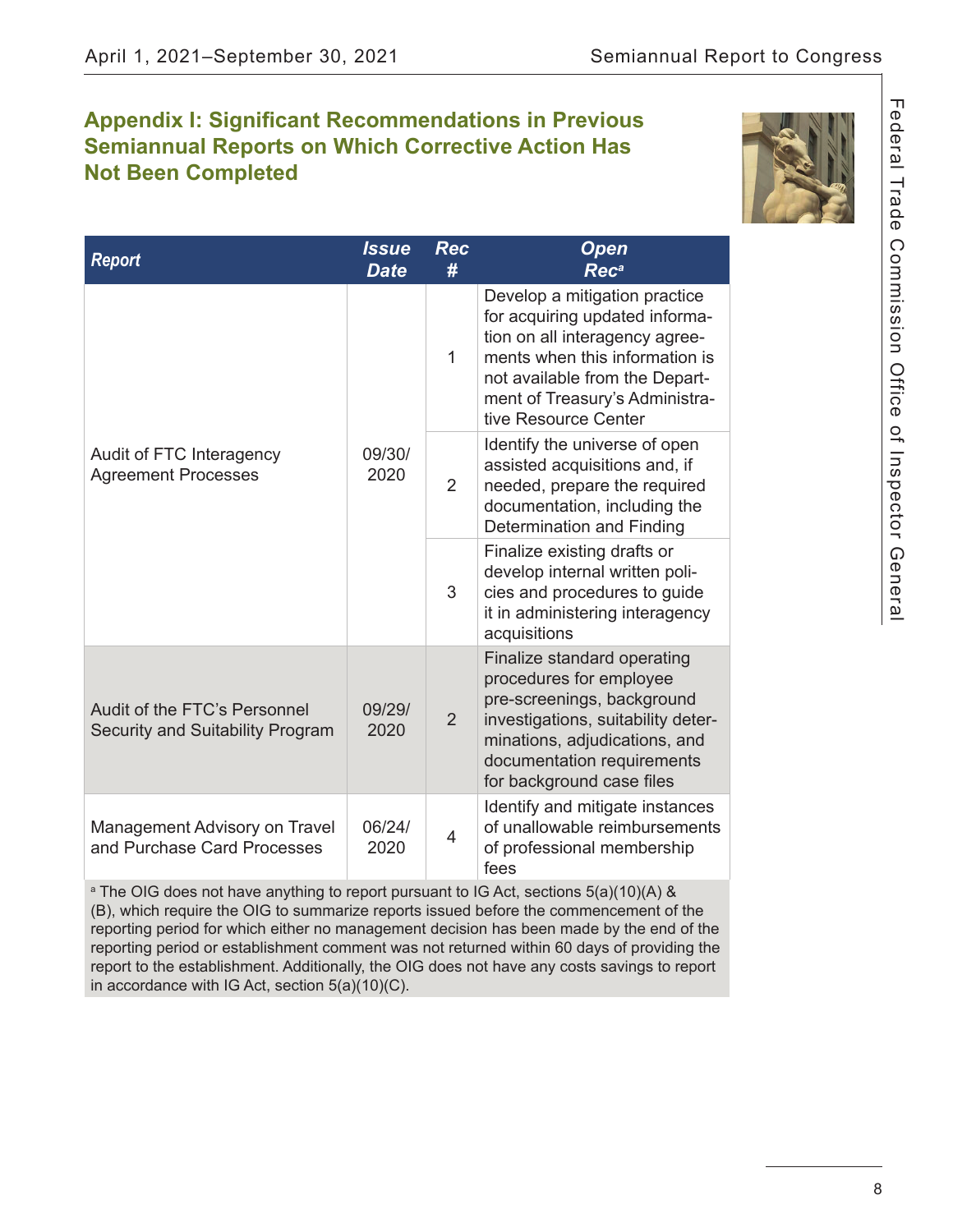| <b>Report</b>                                                                                    | Issue<br><b>Date</b> | <b>Rec</b><br># | <b>Open</b><br>Rec <sup>a</sup>                                                                                                                                                                       |
|--------------------------------------------------------------------------------------------------|----------------------|-----------------|-------------------------------------------------------------------------------------------------------------------------------------------------------------------------------------------------------|
| Audit of the FTC's Compliance<br>with the DATA Act                                               | 11/08/<br>2019       | 1               | Revise internal control proce-<br>dures and processes to ensure<br>that reconciliation differences<br>are resolved timely and prior to<br>DATA Act submission                                         |
|                                                                                                  |                      | $\overline{2}$  | Revise internal control proce-<br>dures and processes to ensure<br>award level data is accurately<br>entered into FPDS-NG and any<br>DATA Act reporting errors are<br>identified and corrected timely |
|                                                                                                  |                      | 3               | Revise control procedures and<br>processes to ensure contract<br>awards are recorded into<br><b>FPDS-NG timely</b>                                                                                    |
| <sup>a</sup> The OIG does not have anything to report pursuant to IG Act, sections 5(a)(10)(A) & |                      |                 |                                                                                                                                                                                                       |

 $^{\circ}$  The OIG does not have anything to report pursuant to IG Act, sections 5(a)(10)(A) & (B), which require the OIG to summarize reports issued before the commencement of the reporting period for which either no management decision has been made by the end of the reporting period or establishment comment was not returned within 60 days of providing the report to the establishment. Additionally, the OIG does not have any costs savings to report in accordance with IG Act, section 5(a)(10)(C).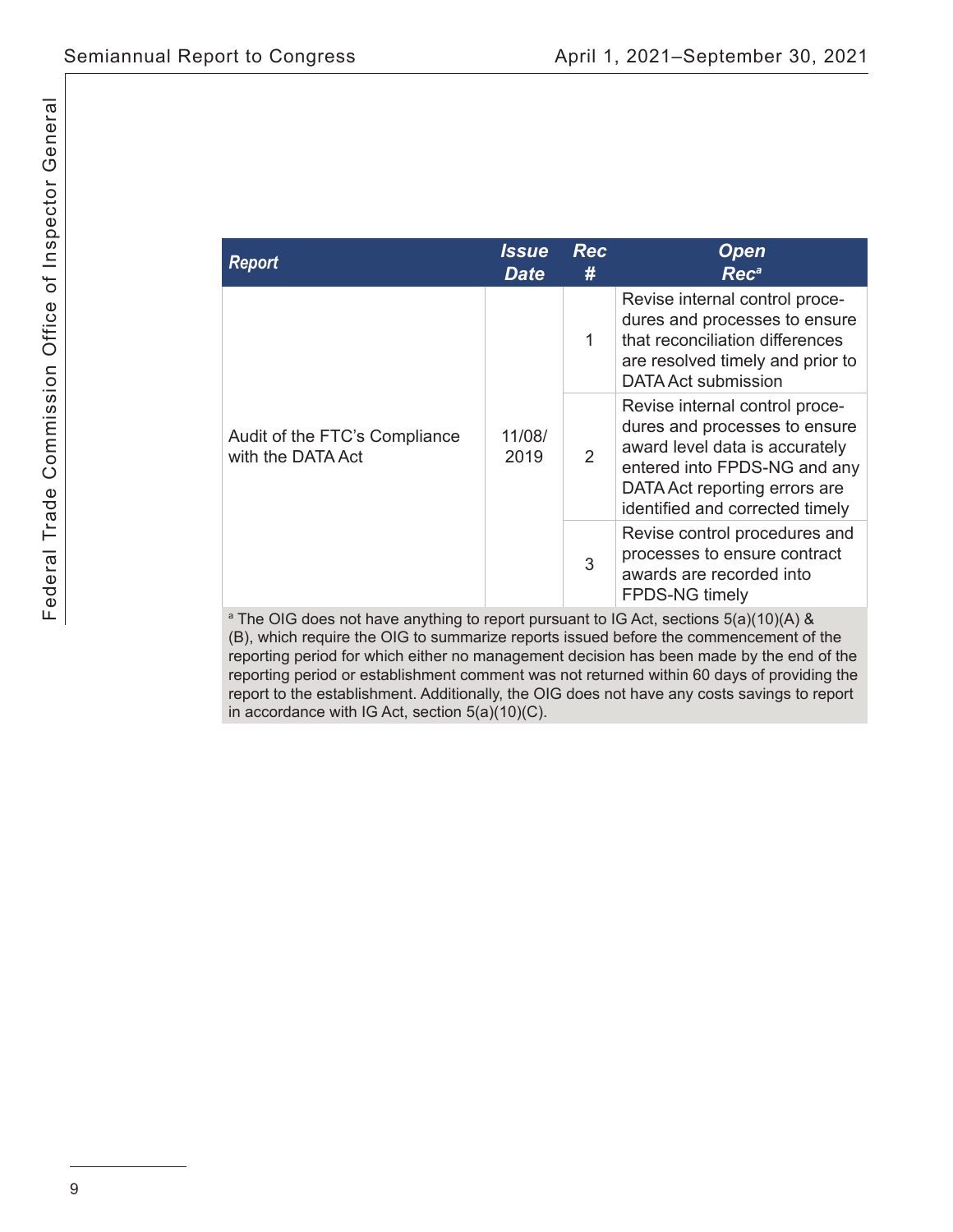## <span id="page-12-0"></span>**Appendix II: OIG Reports with Questioned Costs and Funds to Be Put to Better Use**



| <b>Category</b>                                                                                                                                         | <b>Number</b>  | <b>Costs</b>   | <b>Questioned Unsupported</b><br><b>Costs</b> | <b>Funds to</b><br><b>Be Put to</b><br><b>Better Use</b> |
|---------------------------------------------------------------------------------------------------------------------------------------------------------|----------------|----------------|-----------------------------------------------|----------------------------------------------------------|
| Audit, inspection, and eval-<br>uation reports for which no<br>management decision has<br>been made by the com-<br>mencement of the reporting<br>period | $\Omega$       | 0              | 0                                             | 0                                                        |
| Audit, inspection, and eval-<br>uation reports which were<br>issued during the reporting<br>period                                                      | $\overline{4}$ | 0              | 0                                             | $\overline{0}$                                           |
| Audit, inspection, and<br>evaluation reports for which<br>a management decision was<br>made during the reporting<br>period <sup>a</sup>                 | $\overline{2}$ | 0              | 0                                             | 0                                                        |
| Audit, inspection, and<br>evaluation reports for which<br>no management decision<br>was made by the end of the<br>reporting period                      | $\Omega$       | $\overline{0}$ | $\overline{0}$                                | $\overline{0}$                                           |
| Audit, inspection, and<br>evaluation reports for which<br>no management decision<br>was made within six months<br>of issuance                           | 0              | 0              | 0                                             | 0                                                        |

<sup>a</sup> The OIG does not have any disallowed costs or costs not disallowed to report pursuant to IG Act, section (5)(a)(8)(C). Likewise, the OIG does not have anything to report, pursuant to IG Act, section (5)(a)(9)(C), related to dollar values of recommendations for which there was a management decision agreed to during this reporting period.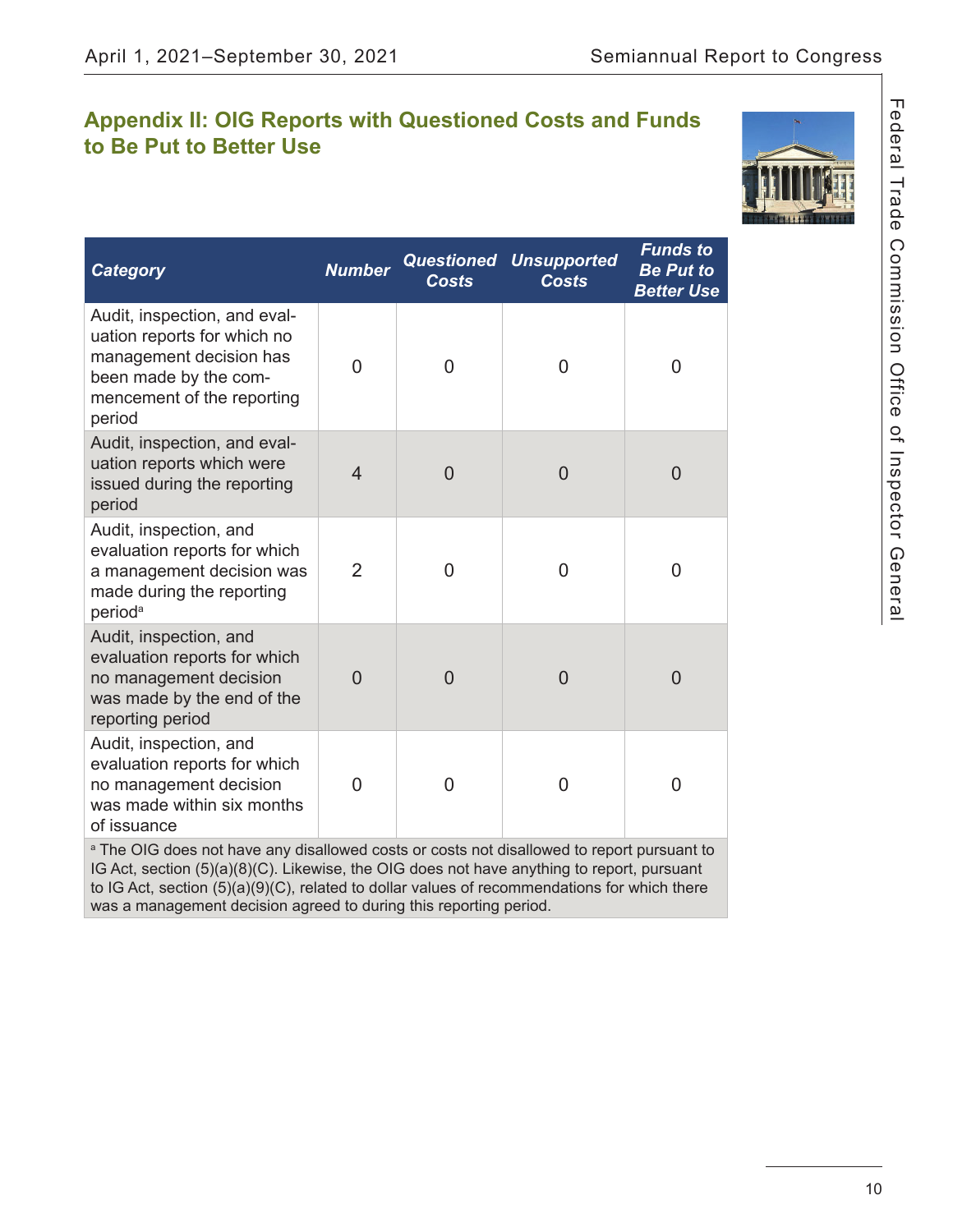<span id="page-13-0"></span>

## **Appendix III: IG Act Reporting Requirements Index**

| <b>IG Act</b><br><b>Section</b> | <b>Reporting</b><br><b>Requirement</b>                                                                                                 | Page #/<br><b>Comment</b> |
|---------------------------------|----------------------------------------------------------------------------------------------------------------------------------------|---------------------------|
| 4(a)(2)                         | Review of legislation and<br>regulations                                                                                               | None to report            |
| 5(a)(1)                         | Significant problems, abuses and<br>deficiencies                                                                                       | None to report            |
| 5(a)(2)                         | Recommendations with respect<br>to significant problems, abuses<br>and deficiencies                                                    | None to report            |
| 5(a)(3)                         | Prior significant recommenda-<br>tions on which corrective actions<br>have not been completed                                          | Appendix I                |
| 5(a)(4)                         | Matters referred to prosecutive<br>authorities and the prosecutions<br>and convictions which have<br>resulted                          | Page 6                    |
| 5(a)(5)                         | Reports made to the head of<br>the establishment under IG Act<br>Section 6(c)(2) during<br>the reporting period                        | Pages 2-4                 |
| 5(a)(6)                         | List of reports issued during the<br>reporting period                                                                                  | Appendix II               |
| 5(a)(7)                         | Summary of each particularly<br>significant report                                                                                     | Pages 2-4                 |
| $5(a)(8)$ &<br>5(a)(9)          | Statistical tables showing the<br>total number of reports and dollar<br>value of questioned costs and<br>funds to be put to better use | Appendix II               |